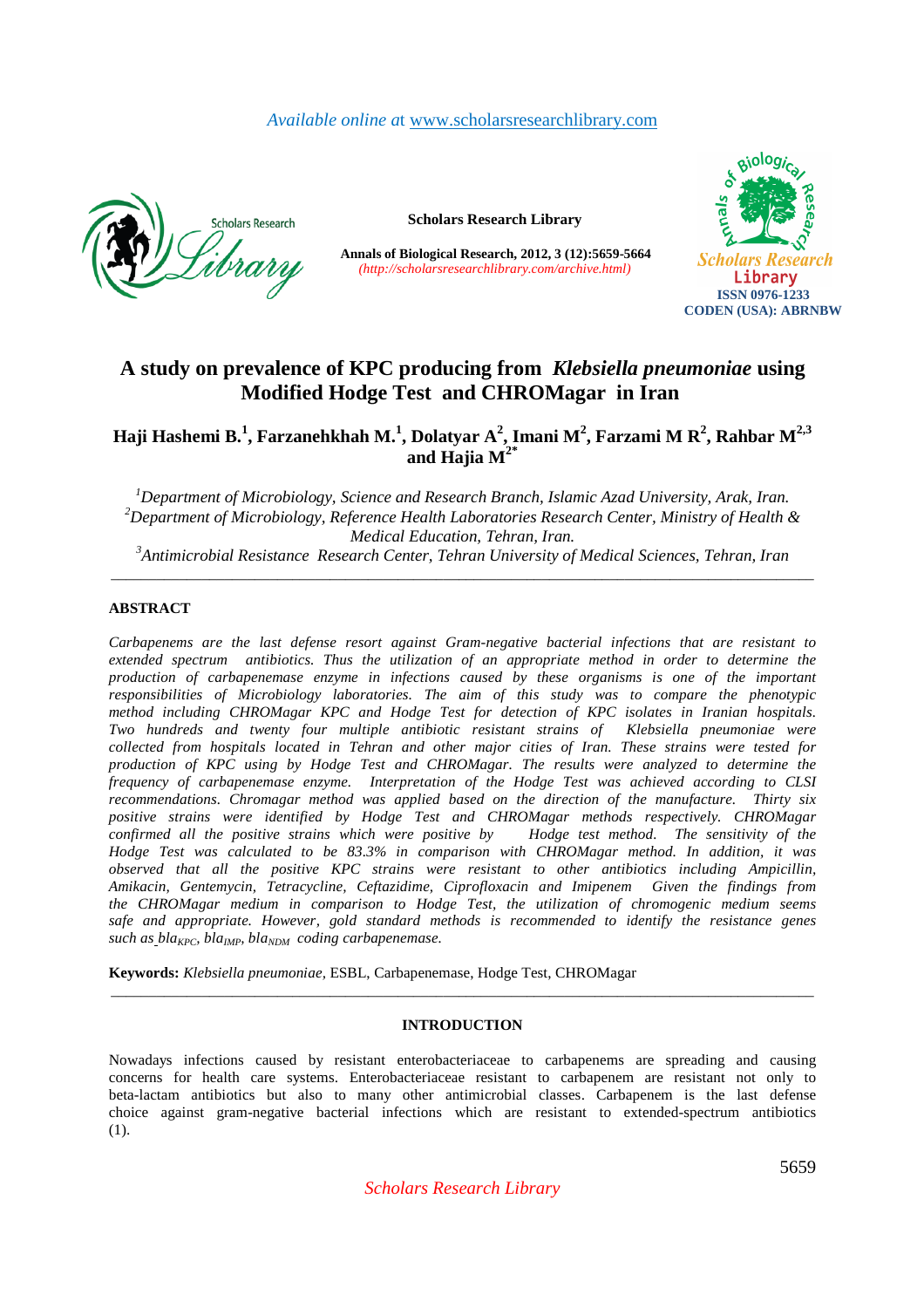Among carabapenem derivatives, drugs such as Imipenem, Meropenem and Ertapenem can be named that have a wider effect range than other beta-lactam antibiotics and are the best treatment for the infections caused by Enterobacteriaceae that produce beta-lactamase.

\_\_\_\_\_\_\_\_\_\_\_\_\_\_\_\_\_\_\_\_\_\_\_\_\_\_\_\_\_\_\_\_\_\_\_\_\_\_\_\_\_\_\_\_\_\_\_\_\_\_\_\_\_\_\_\_\_\_\_\_\_\_\_\_\_\_\_\_\_\_\_\_\_\_\_\_\_

Beta-lactamases are the enzymes that hydrolyze beta-lactam antibiotics. EBSLs are beta-lactamases that are resistant to all classes of penicillin, cephalosporins and aztreonams. This resistance, however, is not against cephamycin and carbapenems. These antibiotics are to a great extent restrained by clavulanic acid (2).

Considering the scene and homology, beta-lactamases are classified into four molecule classes A, B, C and D. The produced carbapenamase by *Klebsiella Pneumonia*e belongs to class A that is resistant to penicillin, extended-spectrum cephalosporins, carbapenem and monobactam (3).

In any case, with the increase in the use of carbapenems, the number of resistant bacteria with different resistance mechanisms is rising (4). Some resistance mechanisms include deactivating antibiotics, altering or producing excessive amount of drug target receptors by protein gene mutation, acquiring a new genes that produces insusceptible target, reducing the permeability of cell membrane to antibiotics and also removing active drug from periplasm or from inside of cell (5,6). Among the most important resistance mechanisms against carbapenem is producing carbapenamase that KPC (*Klebsiella pneumoniae* carbapenemase) and VIM are the most common among them in Enterobacteriaceae (1).Resistant Enterobacteriaceae isolates to carbapenems that are isolated from patients have a major role in spreading of the disease.

Carbapenamase was first discovered in the United States in 1996 and later developed worldwide (3,6). Among the other leading countries are Israel and Greece where its production has been endemic (8-12). In 2001, it detected from *Klebsiella Pneumoniae*, and later on it was reported all around European countries such as Finland, Germany, France, Italy, Norway, the Netherland and England (7,13).

Following this trend, some papers from Asian countries like Turkey, Saudi Arabia and Iran were also published (1, 14-16). However, data regarding this issue in our country are limited. In this study, the modified Hodge Test and the method of utilization of chromogenic medium that are two diagnostic procedures for carbapenamase have been examined. Also, it is worth mentioning that these days molecular methods that are high standard methods are also used.

#### **MATERIALS AND METHODS**

#### **Sample collection:**

Two hundred forty four *Klebsiella Pneumoniae* multidrug resistances specimens were collected from the following hospitals in Tehran: Dr. Shariyati, Milad, Imam Khomeini, Baharloo, Iran Mehr and Motahari, Noor and as well as from Kaveh Clinical Laboratories, the Iranian Transplantation Bank. Some of these specimens were also collected from three hospital in Esfehan (Imam Mousa Kazem, Alzahra, Amin and Mahdieh). Received specimens were respiratory secretions, ascetic fluid, urinary tracts samples, CSF, eye discharge and burned tissues and wounds. These specimens were stored at  $-70$ until subclultring. All specimens were cultured on the Blood Agar medium.

The diagnosis of Klebsiella in the mentioned centers was performed by regarding the colony morphology due to the presence of capsule, gram staining and confirmation by biochemical tests including TSI, MR-VP, Simmon Citrate, Urease and SIM. In addition, Indol test was done on all samples to ensure the type of Klebsiella.

 Susceptibility testing was performed by disc diffusion method as recommended by CLSI. Brifely a suspention of inoculom prepared equal to 0.5 McFarland turbidity and was streaked on the Mueller Hinton Agar. Antibiotic discs were placed on surface of the medium at an equal distance of 2.4 centimeters. After 16 to 24 hours incubation at 37°C, zone of inhibition was measured and interpreted by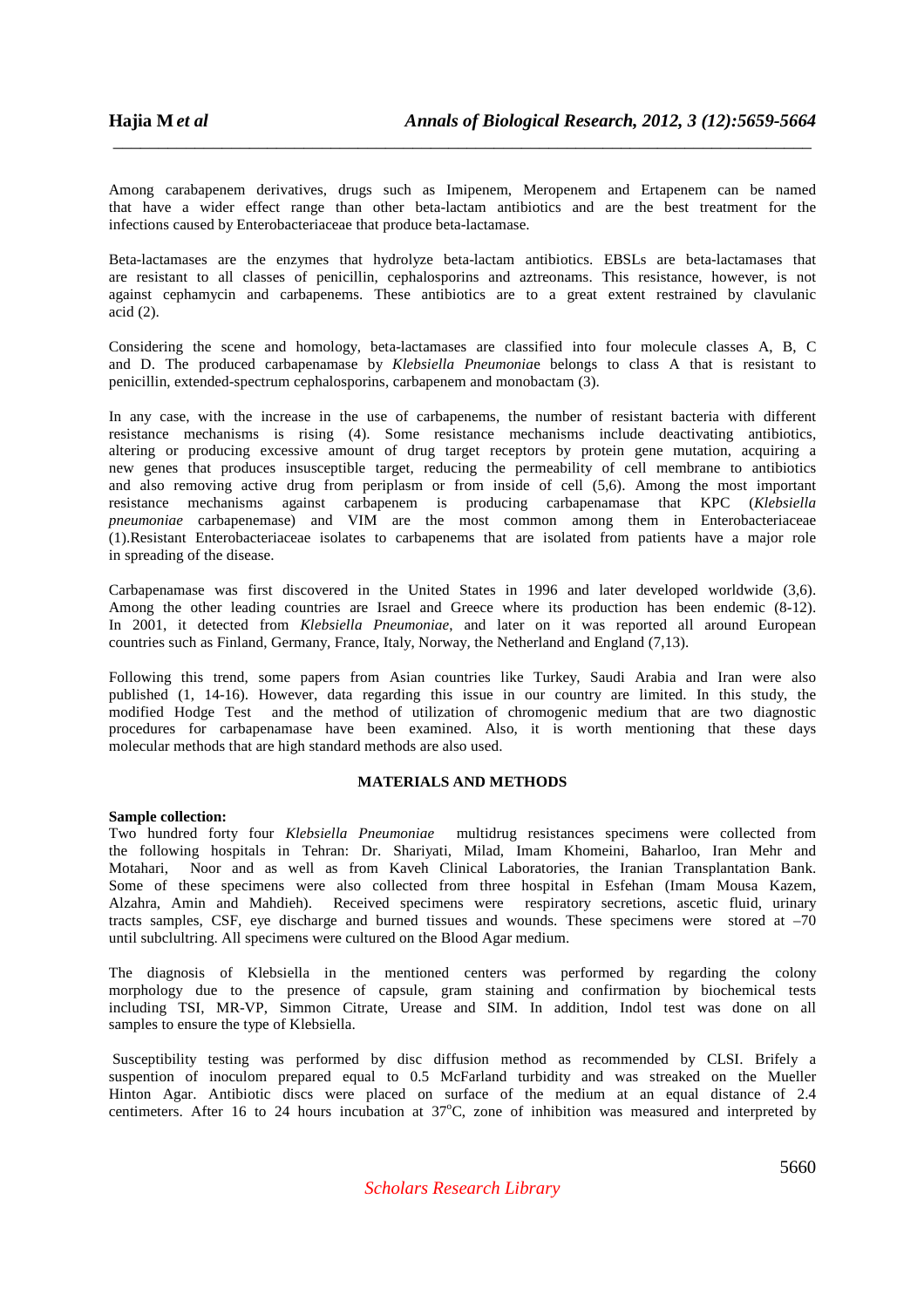criteria as recommended by CLSI. All the samples were tested by the Hodge Test and KPC CHROMagar and then analyzed.

\_\_\_\_\_\_\_\_\_\_\_\_\_\_\_\_\_\_\_\_\_\_\_\_\_\_\_\_\_\_\_\_\_\_\_\_\_\_\_\_\_\_\_\_\_\_\_\_\_\_\_\_\_\_\_\_\_\_\_\_\_\_\_\_\_\_\_\_\_\_\_\_\_\_\_\_\_

#### **Modified Hodge Test:**

The test was performed according to CLSI instructions as the following:

A bacteria suspension with 0.5 McFarland dilution was prepared from *E.coli* ATCC 25922 bacteria. The dilution of 1.10 with Mueller Hinton Agar medium was supplied from the previous step suspension of 0.5 McFarland. The lawn streak with sterile swab from the 1.10- dilution suspension was done on the Mueller Hinton Agar medium. To dry the mentioned culture, it was incubated for three to five minutes. A 10 µg meropenem disc (Rosco Diagnostika Company, Denmark) was placed in the middle of plate.

 The tested bacteria were cultured in a straight line from the edge of the disk to the edge of the plate to examine carbapenamase. This was done carefully to prevent the swab from touching the disk. This was incubated at the temperature of  $35\pm 2$  for 16 to 24 hours.

After the incubation time, the susceptive zone of in the clover leaf-type indentation in the carbapenamase producing samples was examined. The shape of sensitive zone of the positive control sample was compared to the subject samples to determine the positive cases in the Hodge test. In each plate, depending on its size, two to four samples were cultured in a straight line to do the Hodge Test.

# **KPC CHROMagar:**

*.* 

KPC CHROMagar was prepared with the proportion of 33 grams per liter of purified water according to the producing company (CHROMagar France). Then it was boiled and autoclaved. The supplementary solution of CHROMagar was prepared with the proportion of 40 milligrams per liter and 10 milligrams of it was added to one liter of the initial medium. The prepared medium was divided in the plates, and after being cooled the samples were cultured in the prepared CHROMagar medium. The growth of bacteria together with the color of the developed colonies, which show the presence of carbapenamase and the type of bacteria producing this enzyme, were examined. E.coli, klebsiella, citrobacter, enterobacter and finally pseudomonas produce dark reddish pink colonies, metallic blue and dark and bright cream respectively.

## **RESULTS**

From the 244 collected and tested strains, 30 (12.3 %) were KPC positive by developing cloverleaf susceptive zone in Hodge Test. From these 30, 18(60 %) cases were for men and 12 (40 %) were for women.

Also, 36 (14.7 %) from the whole samples, by the growth of bacteria in the CHROMagar medium, showed the presence of carbapenamase from which 18 (58.3 %) were men and 15 (41.7%) were women. All the positive cases with the Hodge Test were also tested positive in the CHROMagar method.

| Number of Samples | CHROMagar | Hodge Test |
|-------------------|-----------|------------|
| 208               | Negative  | Negative   |
| 30                | Positive  | Positive   |
|                   | Positive  | Negative   |
|                   | Negative  | Positive   |

**Table No. 1 shows the results from the Hodge Test and CHROMagar Test for the samples**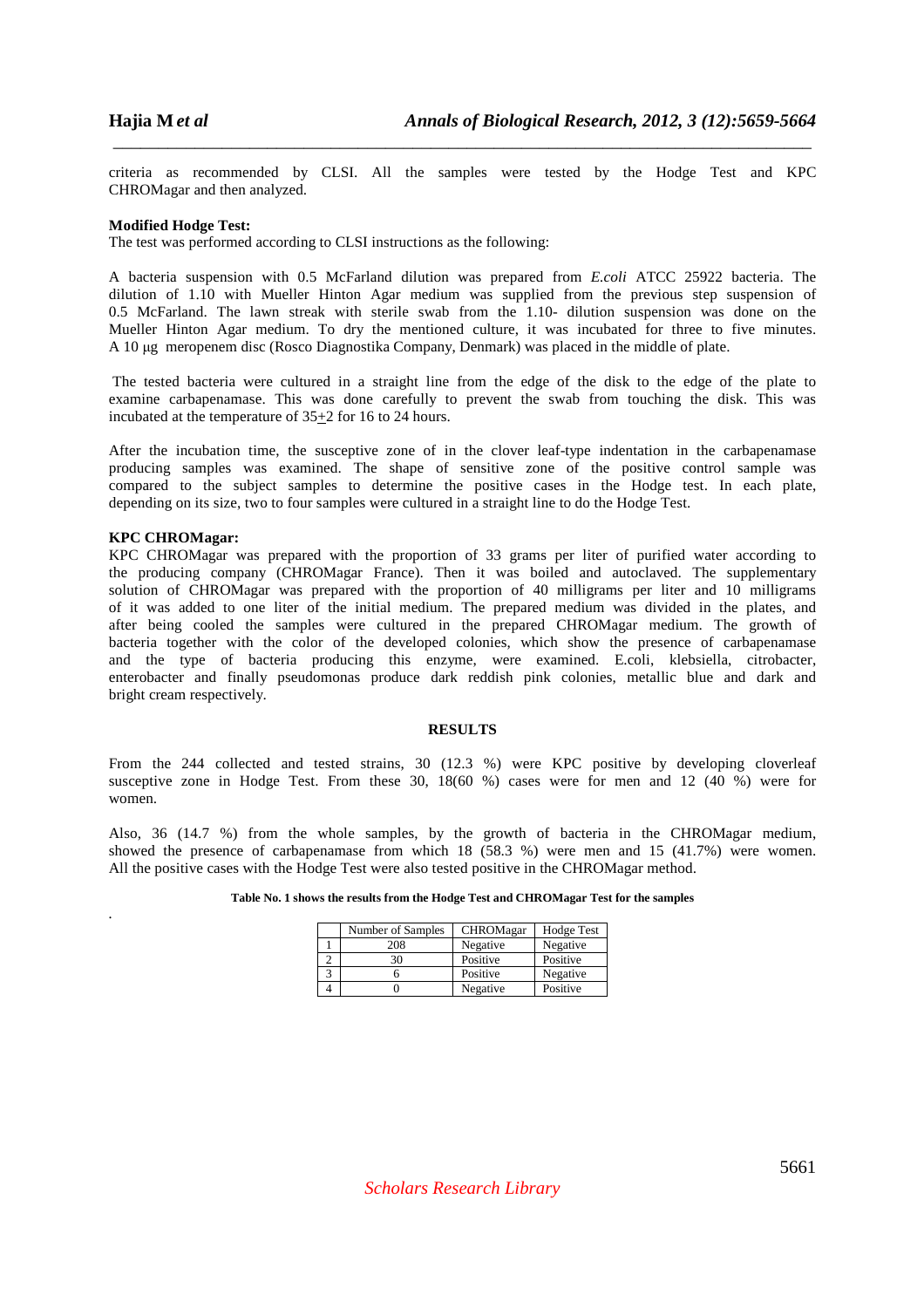

\_\_\_\_\_\_\_\_\_\_\_\_\_\_\_\_\_\_\_\_\_\_\_\_\_\_\_\_\_\_\_\_\_\_\_\_\_\_\_\_\_\_\_\_\_\_\_\_\_\_\_\_\_\_\_\_\_\_\_\_\_\_\_\_\_\_\_\_\_\_\_\_\_\_\_\_\_

*Figure No. 1:* Left: Hodge Test with four samples in one plate: samples 61 and 64 are positive and samples 62 and 63 are negative. Right: CHROMagar KPC The growth of sample 61 in this medium shows it to be positive and produce carbapenamase. The fact that sample 62 did not grow in this medium prove it to be negative which was also negative in the Hodge Test.

| <b>Sample Data</b> |                |                         | <b>KPC</b> Tests    |            |                      |
|--------------------|----------------|-------------------------|---------------------|------------|----------------------|
| Sample No.         | <b>Sex</b>     | Sample                  | s collection'Center | Hodge Test | <b>KPC CHROMagar</b> |
| $\overline{2}$     | M              | $\overline{\text{CSF}}$ | IranMehr Hospital   | Pos        | Pos                  |
| $\overline{7}$     | M              | <b>Burn Wound</b>       | Isfahan burn center | Pos        | Pos                  |
| 8                  | M              | <b>Burn Wound</b>       | Isfahan burn center | Pos        | Pos                  |
| 18                 | $\mathbf{F}$   | <b>Burn Wound</b>       | center Tehran burn  | Pos        | Pos                  |
| 24                 | $\overline{F}$ | Urine                   | Milad Hospital      | Neg        | Pos                  |
| 61                 | $\mathbf{F}$   | <b>Burn Wound</b>       | Tehran burn center  | Pos        | Pos                  |
| 64                 | M              | <b>Burn Wound</b>       | Tehran burn center  | Pos        | Pos                  |
| 69                 | M              | <b>Burn Wound</b>       | Isfahan burn center | Pos        | Pos                  |
| 106                | M              | Urine                   | Shariati Hospital   | Pos        | Pos                  |
| 134                | $\mathbf F$    | Urine                   | IShariati Hospita   | Pos        | Pos                  |
| 142                | M              | Respiratory secretions  | IranMehr Hospital   | Neg        | Pos                  |
| 143                | $\mathbf{F}$   | Urine                   | IranMehr Hospital   | Neg        | Pos                  |
| 147                | M              | Urine                   | Alzahra Hospital    | <b>Neg</b> | Pos                  |
| 155                | $\overline{F}$ | Respiratory secretions  | IranMehr Hospital   | Neg        | Pos                  |
| 219                | M              | Urine                   | IranMehr Hospital   | Neg        | Pos                  |
| 220                | M              | <b>Burn Wound</b>       | Tehran burn center  | Pos        | Pos                  |
| 221                | $\mathbf F$    | <b>Burn Wound</b>       | Tehran burn center  | Pos        | Pos                  |
| 222                | $\mathbf{F}$   | <b>Burn Wound</b>       | Tehran burn center  | Pos        | Pos                  |
| 223                | $\mathbf{F}$   | <b>Burn Wound</b>       | Tehran burn center  | Pos        | Pos                  |
| 224                | $\mathbf{F}$   | <b>Burn Wound</b>       | Tehran burn center  | Pos        | Pos                  |
| 225                | M              | <b>Burn Wound</b>       | Tehran burn center  | Pos        | Pos                  |
| 226                | M              | <b>Burn Wound</b>       | Tehran burn center  | Pos        | Pos                  |
| 227                | M              | <b>Burn Wound</b>       | Tehran burn center  | Pos        | Pos                  |
| 231                | $\mathbf{F}$   | <b>Burn Wound</b>       | Tehran burn center  | Pos        | Pos                  |
| 233                | M              | <b>Burn Wound</b>       | Tehran burn center  | Pos        | $\overline{Pos}$     |
| 234                | $\overline{F}$ | <b>Burn Wound</b>       | Tehran burn center  | Pos        | Pos                  |
| 235                | M              | <b>Burn Wound</b>       | center Tehran burn  | Pos        | Pos                  |
| 236                | M              | <b>Burn Wound</b>       | Tehran burn center  | Pos        | Pos                  |
| 237                | M              | <b>Burn Wound</b>       | Tehran burn center  | Pos        | Pos                  |
| 238                | $\mathbf{F}$   | <b>Burn Wound</b>       | Tehran burn center  | Pos        | Pos                  |
| 239                | $\mathbf{F}$   | <b>Burn Wound</b>       | Tehran burn center  | Pos        | Pos                  |
| 240                | M              | <b>Burn Wound</b>       | Tehran burn center  | Pos        | Pos                  |
| 241                | $\mathbf{F}$   | Wound Burn              | Tehran burn center  | Pos        | Pos                  |
| 242                | M              | <b>Burn Wound</b>       | Tehran burn center  | Pos        | Pos                  |
| 243                | M              | <b>Burn Wound</b>       | Tehran burn center  | Pos        | Pos                  |
| 244                | M              | <b>Burn Wound</b>       | Tehran burn center  | Pos        | Pos                  |

**Table No. 2: Data and results of the positive samples in Hodge test and CHROMagar KPC medium** 

The sample data and the results of the tests on them are shown in Table 2. In examining the positive antibiogram samples, the results show that all of them are resistant to the following antibiotics: ampicillin, amikacin, gentamicin, tetracycline, ceftazidime, ciprofloxacin and imipenem.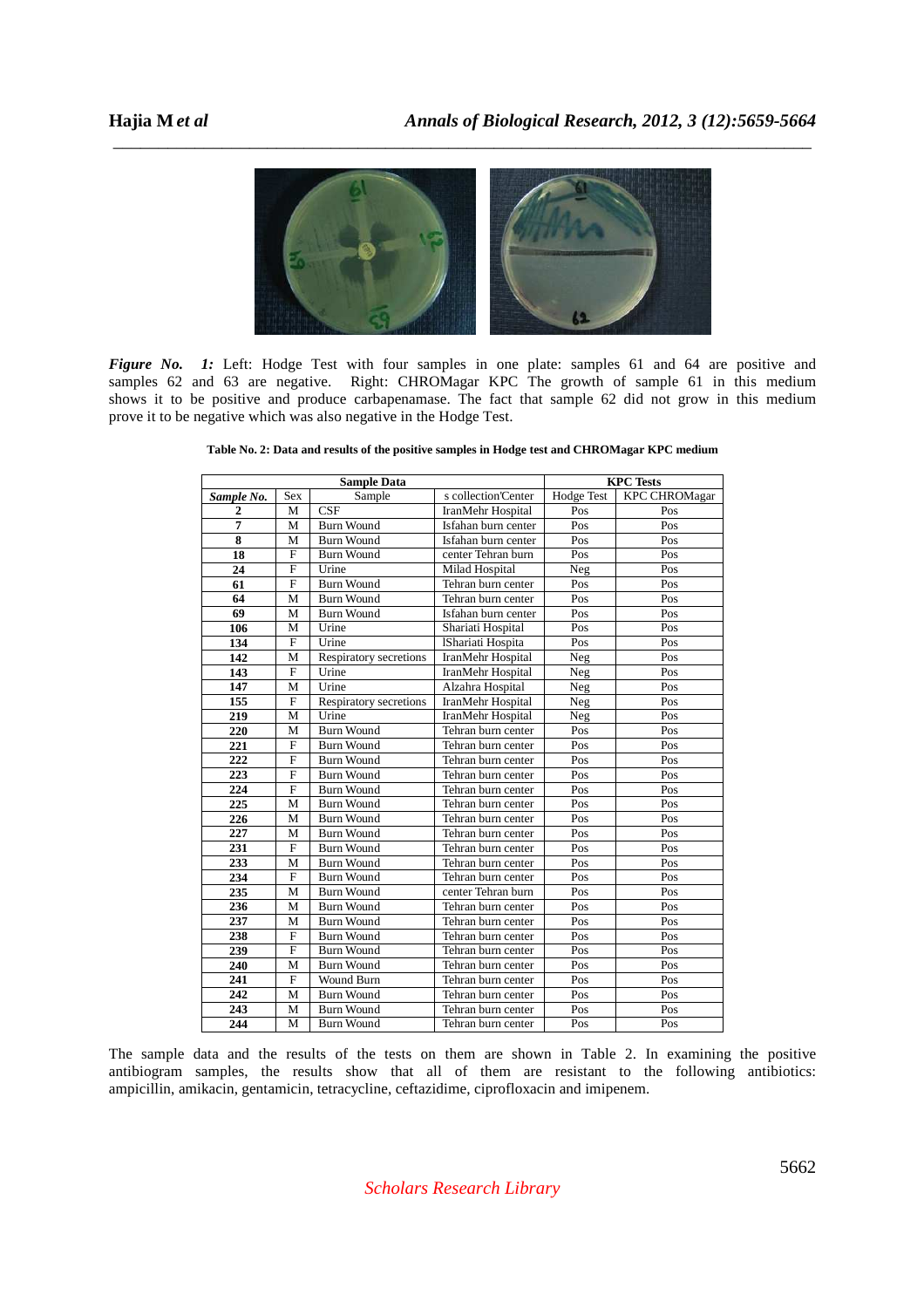The incidence of the positive samples is reported as follow: The infection of burn wounds at the highest percentage: 27 cases (75 %), Urine samples: 6 cases (16.7%), Lung samples: 2cases (5.6 %), CSF sample: 1 case (2.8 %)

\_\_\_\_\_\_\_\_\_\_\_\_\_\_\_\_\_\_\_\_\_\_\_\_\_\_\_\_\_\_\_\_\_\_\_\_\_\_\_\_\_\_\_\_\_\_\_\_\_\_\_\_\_\_\_\_\_\_\_\_\_\_\_\_\_\_\_\_\_\_\_\_\_\_\_\_\_

Regarding the positive incidence in the Hodge Test, the sensitivity of this method is calculated to be 83.3%.

#### **DISCUSSION**

Nowadays, multiple bacterial resistances have caused a lot of problems in health care centers. Therefore extensive studies to identify them to choose proper treatment are applied. Since enterobacteriaceae infections and *Klebsiella Pneumoniae* are among the frequently reported infections, extensive study and research are required. Selecting the most effective antibiotic with the least side effect as well as the minimum amount of applied antibiotic is really crucial (17). Obviously determination MIC and also selecting suitable antibiotic agent can make it possible to prescribe the right antibiotic.

Reported studies confirm that resistant of *Klebsiella pneumoniae* to routinely used antibiotics is one of the important problems in our country. In a report from Emam Khomaini hospital from Iran, prevalence of antibiotic resistance on 145 *Klebsiella pneumoniae* isolates was as follows (1): Carbenicillin 94%, Piperacillin 55%, Cefotaxime 33 percent, Ceftazidime 31%, Ceftriaxone 27%, Ceftizoxime: 22%, Ciprofloxacin 18%, Gentamicin 17%, Amikacin 14%, Piperacillin 12%, Imipenem was reported with the lowest resistant rate in comparison to ther antibioticts.

 In another study by Amir Mozafari (et al. 2007), multidrug resistant rate in 303 *lebsiella pneumonia* was 60.2% of cases and were 100% resistant to cephalosporins (cephalothin, cefixime, ceftriaxone, cefotaxime, ceftazidime, and ceftizoxime). The resistance to tetracycline, nalidixic acid, cotrimoxazole, imipenem ,ciprofloxacin, nitrofurantoin were 80 ,56.4,53.2,40.3, 24.1 and 23.3 percent respectively(13).

 In a similar study, antibiotic resistance was tested for 7655 urine samples.(Nastaran Langari Zadeh,2010). Sewventy two isolates of resistant *Kebsiella pneumoniae* were identified. The highest antibiotic resistance rate was belonged to Amoxicilin (98.6 %) and was followed by cotrimoxazole, nitrofurantoin , ceftazidime , cephalothin , gentamicin , tetracycline , nalidixic acid , chloramphenicol , norfloxacin ,amikacin, ciprofloxacin and imipenem with 95.8, 94.4, 80.5, 77.7, 73.6, 72.2, 58.3, 48.6, 43 and 20.8 percent respectively(18).

 Resistant to Carbapenems is one of the important problems in the treatment of infections caused by multidrug resistant strains. Although KPC strains are sensitive to Colistin, but its prescription is not recommended because of various side effects. Therefore, identifying KPC strains is one of main duty of diagnostic laboratories that are carried out by phenol-typing and genotyping methods. Each method has some advantages and disadvantages. The limitation of these methods has been studied. Samra (et al 2008) has compared CHOROM agar with Hodge test. In this study, it is reported 43 (35.2%) of *Klebsiella pneumonia*e isolates were positive in CHROMagar plate while 38 isolates (31.1%) has a positive results with Hodge Test (17).

In another study CHROMagar was compared with McConkey agar plates supplemented with imipenem (1 mg/L). Panagea (et al 2011) reported specificity and sensitivity were 100 and 98.8 percent for CHROMagar while it 94.7 and 88.6 percent for McConkey procedures (19).

 Nowadays there is a lot of attention to the study of the molecules of resistance genes of bacteria due to the presence of low MIC in them. The high sensitivity and specificity of this method and requirement of less time for doing the tests in comparison to the mentioned phenotype methods are the other reasons that make molecular test most popular among diagnostic tests such as determination of resistance genes in bacteria .In *Klebsiella pneumoniae* bacteria, the bla<sub>KPC-2</sub>, bla<sub>NP-1</sub>, bla<sub>NDM-1</sub> genes are studied (6,14,20).

Although molecular methods provide higher sensitivity and specificity, these protocols are not available in each laboratory and needs to special skill and standardization as well.

*Scholars Research Library*